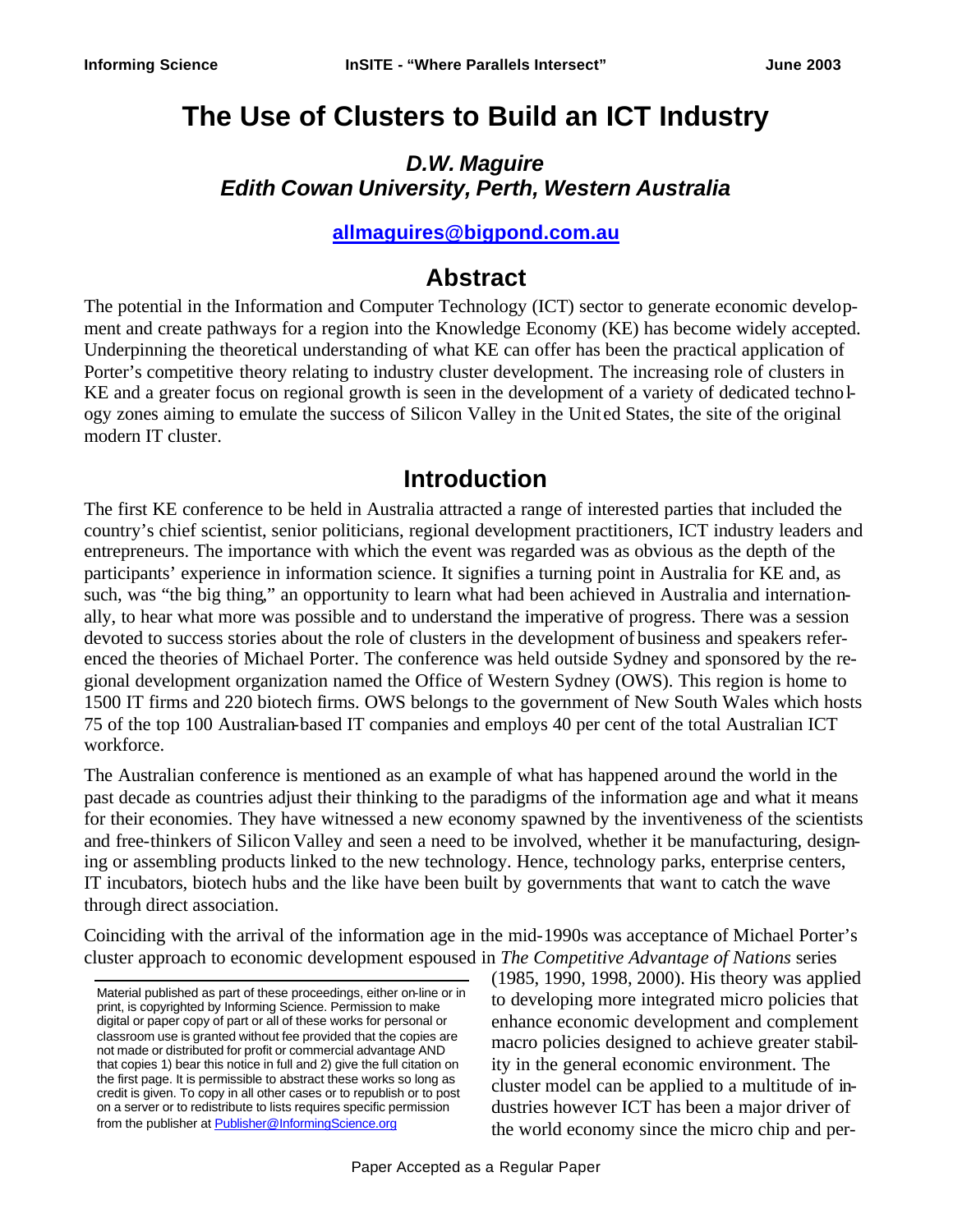sonal computer were developed and have changed the way we live. This paper looks at the clustering of the ICT industry around the world in the context of the Information/Knowledge Economy.

# **Knowledge Economy, Clusters and Regional Development**

The OECD (1996) introduced the term "knowledge-based economy," defining it as an economy "directly based on the production, distribution and use of knowledge and information." The Asia-Pacific Economic Co-operation (APEC) economic committee defines a knowledge-based economy as one in which "the production, distribution and use of knowledge are the main drivers of growth, wealth creation and employment across all industries". The United Kingdom's Competitiveness White Paper (Department of Trade and Industry, 1998) defines a knowledge-based economy as "...one in which the generation and exploitation of knowledge has come to play the predominant part in the creation of wealth".

Tapscott (2000) saw that no matter the name - human capital, intellectual capital, or knowledge capital the only assets that really count are intellectual assets, i.e. knowledge contained in the brains of knowledge workers and in networked digital documents and databases. His thesis was that the knowledge and creative genius of product strategists, developers and marketers was the key to the future. What counted was a company's ability to attract, retain and grow the capabilities of knowledge workers and to provide the environment for innovation and creativity. The Digital Age was not just an age of smart machines but of humans who, through networks, could combine their intelligence, knowledge and creativity for breakthroughs in the creation of wealth and social development.

The idea of industrial clusters forming the basis of regional economic growth has moved rapidly from academe to policy (Simmie & Sennett, 1999). Two related lines of theoretical argument have been developed, mainly during the 1990s, which focus on conditions associated with endogenous regional economic growth. The first was inspired by the notion of flexible specialisation of Piore and Sabel (1984) and the re-invigoration of Marshall's (1919) concept of industrial districts by Becattini (1990). The second was Porter's (1990) work on the importance of industrial clusters for competitive advantage.

This paper relies on Porter's (1990, p. 149) definition: "a cluster consists of industries linked through vertical (buyer/supplier) or horizontal (common customers, technology, channels) relationships". Key features of clusters are internal networking, linkages and formal and informal interactions. A common strand in both the economic and sociological literature is the notion of local linkages forming a defining geographic basis of a cluster. These linkages tend more often to be based on commercial transactions in the economic analyses. The importance of non-traded linkages is more often stressed in economic sociology. In both cases by definition a cluster is said to exist by virtue of the existence of locally confined linkages.

Porter (2000) points to the paradox of economic geography during an era of global competition. It is recognised that changes in technology and competition have diminished many of the traditional roles of location. Yet, Porter finds, clusters, or geographic concentrations of inter-connected companies, are a striking feature of virtually every national, regional, state and even metropolitan economy.

The prevalence of clusters reveals important insights about the microeconomics of competition and the role of location in competitive advantage, he reports. Even as old reasons for clustering have diminished in importance with globalisation, new influences of clusters on competition have taken on growing importance in an increasingly complex, knowledge-based, and dynamic economy. Clusters represent a new way of thinking about national, state, and local economies, and they necessitate new roles for companies, government, and other institutions in enhancing competitiveness.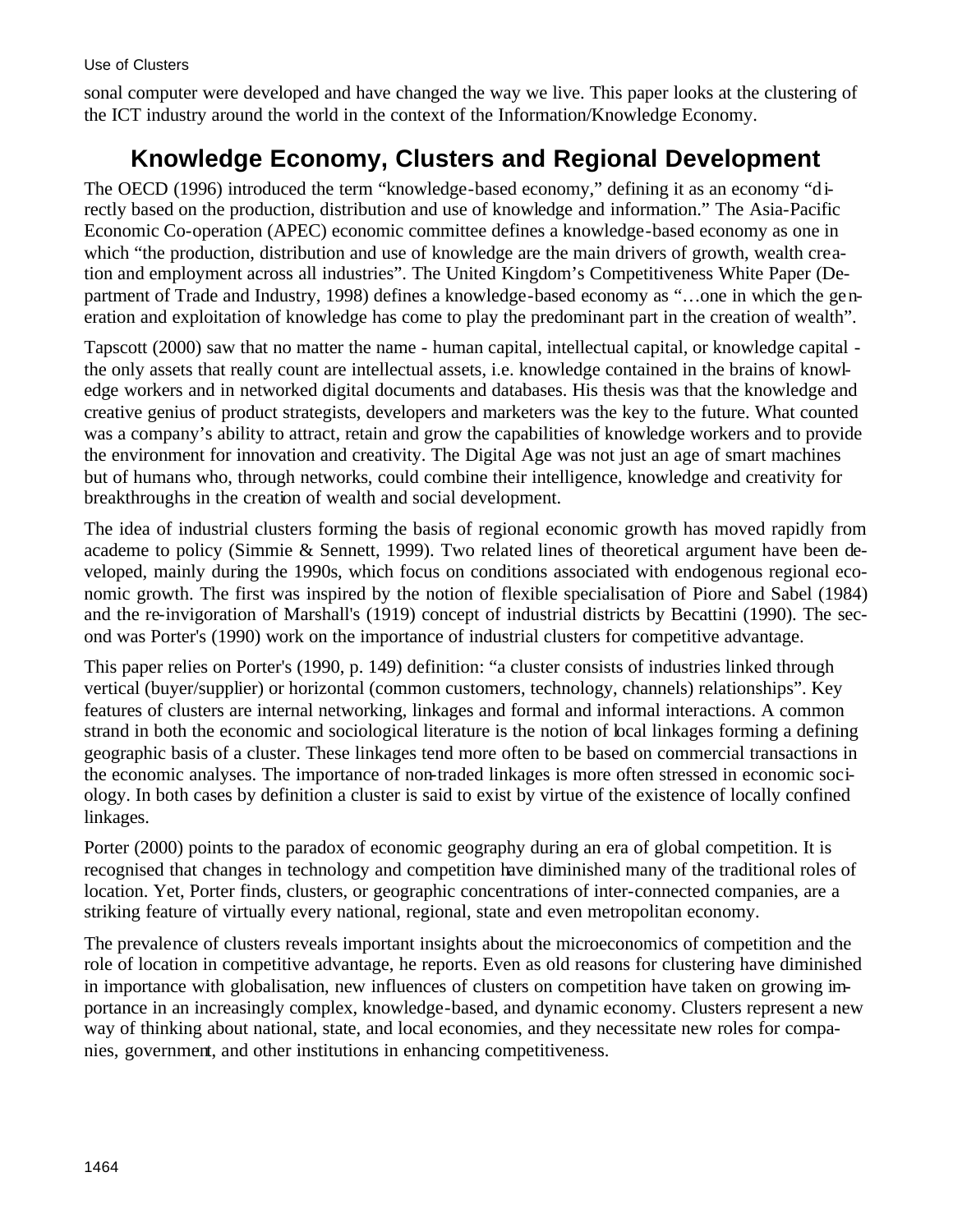## *Silicon Valley the first IT cluster*

Silicon Valley is synonymous with the development of the ICT industry and is its original modern cluster grouping. Situated south of San Francisco, it has become the most intensely innovative enterprise zone in the world (Davidson, 2000).

The US Government (2000) recognized that over a period of 20 years it played a leading role in fostering the digital revolution that swept the globe: a revolution that led to productivity gains that helped create the longest economic expansion in U.S. history. The valley profited handsomely from the innovation of its residents and became one of the most prosperous communities in the country. It created more than 275,000 new jobs since 1992 and the median family income of its residents rose to \$US87,000 per year, the third highest in the country. The median price of a house in Silicon Valley rose to \$US410,000, more than twice that in the rest of the United States.

Silicon Valley started in 1938 (Of Mice and Men, 1997) when Stanford University electrical engineering professor Fred Terman convinced two of his students to start a company so they didn't need to go to the east coast for work. The students were Bill Hewlett and David Packard who set up a company making electronic measuring equipment in a garage behind the former's house. In the 1950s Hewlett-Packard, along with several other companies won over by Terman, moved into Stanford University's new industrial park. Hewlett-Packard's success attracted other firms.

Over the next two decades the number of young firms multiplied and attracted a network of specialist suppliers and service companies, including a new breed of venture capitalist. But progress was slow. A local technology journalist invented the name "Silicon Valley" - an allusion to its main industry, silicon chips - in 1971. Five years later Apple Computer was born in another garage. The personal-computer revolution was on its way.

*Silicon Valley is a dynamic industrial cluster, which employs more than one million people, almost 40% of whom have at least a bachelor's degree, and more than a third are foreign-born. They are attracted by the good jobs and by the early access to frontier developments in the high-tech field. The Valley is loaded with startups and former startups such as Intel Inc. and Cisco Systems Inc. Venture capitalists invested more than \$6 billion in 1999 in new or young Valley companies, and 77 companies had initial public offerings, mainly related to the Net. Faculty and graduates of the strong science and engineering departments of two nearby universities, Stanford and the University of California at Berkeley, have been leaders in forming dynamic startups. While good universities may be necessary to develop these industrial clusters, they are not sufficient. Other regions with strong engineering schools, such as the University of Illinois at Urbana, do not have many high-tech companies. Whatever got Silicon Valley going, its advantages in attracting quality labor and venture capital multiplied as the region grew. A large pool of engineers, scientists, and software experts are available to both new and old companies.* (Global Silicon Valleys? First kill all the Subsidies, 2000)

# **IT Clusters in the Knowledge Economy**

Dozens of planned information technology communities, clusters or hi-tech parks are in some stage of government-sponsored development, as country's look to create the next Silicon Valley. So intense is the commitment towards the information/knowledge economy, that governments have become entrepreneurial in wooing the right sort of foreign direct investment, offering tax breaks, cheap labor, state-ofthe-art office space, high-speed Internet access, research labs, and cut-rate telecommunications.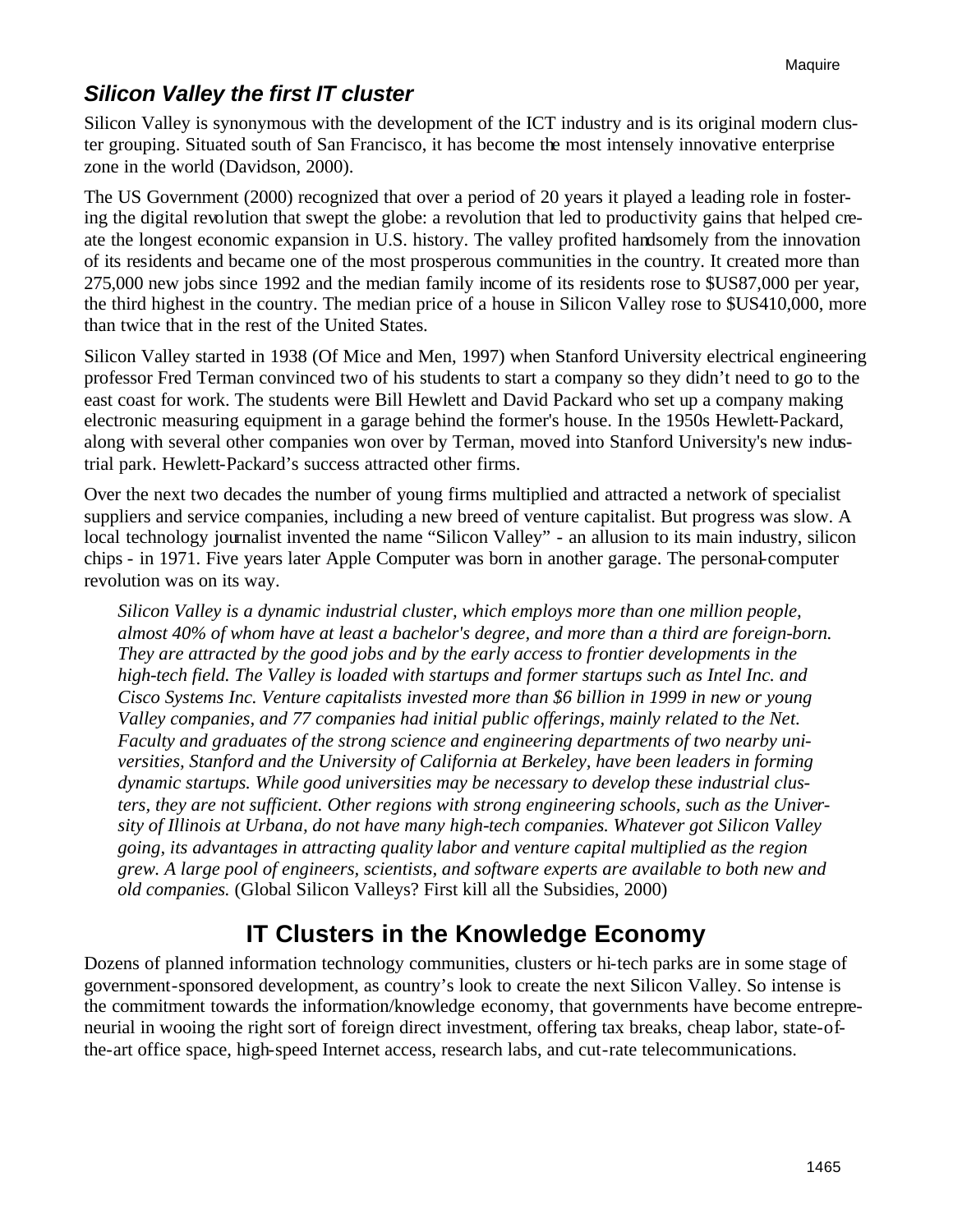#### Use of Clusters

McGray (1999) notes the chief selling points of today's islands of IT expertise still revolve around proximity: proximity to a university, proximity to an influential market, proximity to competing and ancillary firms, proximity to new technologies and ideas. Although the rhetoric of information-age prophets suggests a trend toward decentralization, their industry - like entertainment, finance, or fashion - seems to maintain a particular affinity for clusters. Most countries will benefit from information technology in the long run, and a few will benefit tremendously, if they are patient. Despite widespread enthusiasm for a world without distance, some unlikely countries may build a booming high-tech sector by leveraging old-fashioned regional



Figure 1: Definition of the ICT Sector (Colecchia, 2001)

advantages and strong local loyalties. He notes the region surrounding Cambridge University boasts the densest concentration of high-tech expertise in Europe, with twelve hundred IT or IT-related firms employing thirty-eight thousand people.

In 1998, OECD member countries agreed on a definition of the ICT sector as a combination of manufacturing and services industries that capture, transmit and display data and information electronically (OECD, 2001). (*See Figure 1, with numbers representing classes in the international standard classification of activities, ISIC Rev 3*). The ICT sector makes a substantial contribution to economic activity in several OECD countries. In 1999, ICT value-added represented between 5% and 14% of total business sector value added. The importance of ICT supply has been growing. Rapid growth is apparent not only in countries like Hungary, the Czech Republic and Mexico, which are catching up in terms of infrastructure, but especially in northern European countries, such as Finland, Sweden, Norway, the Netherlands and the United Kingdom (*Figure 2*). In Finland, the ICT sector's share of value added increased by 4.7 percentage points over the 1995-99 period and now represents over 13% of total business value added.

In most cases, services, such as telecommunication and computer services, constitute between 70% and 90% of total ICT sector value added. However, countries like Ireland, Finland, Korea, Japan and Mexico are specialised in the manufacture of ICT goods. In Finland, for example, the share of ICT in total manufacturing accounts for almost 20% of total manufacturing value added. Except for Ireland, where computing and office equipment account for almost 10% of manufacturing value added, the largest contribution to economic activity typically comes from the manufacture of telecommunication equipment.

Most OECD countries already have a well-developed telecommunication service sector that is reflected in the size of the ICT sector. At the same time, there is a noticeable increase in the contribution of computer and related services, mainly software services. The share of computer and related services in business services value added was highest in Sweden (5.8% in 1999), Ireland (5.4% in 1998), and the United Kingdom (4.1% in 1999).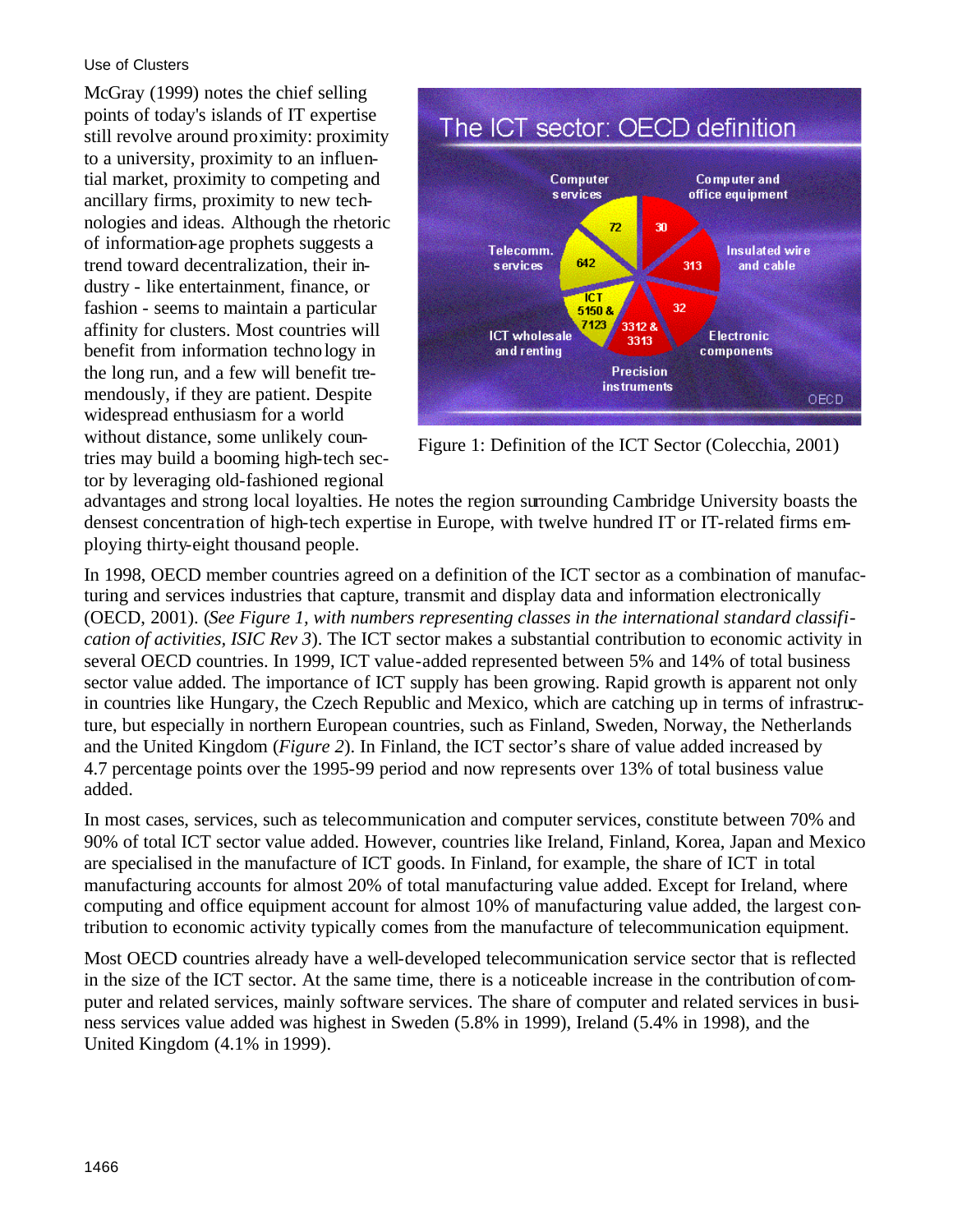## *Singapore It Cluster*

Singapore recognized the benefits of the Knowledge Economy as it emerged in the late 1990s, and in early 2000 the government decided to switch from its highly successful but IT-superseded economic model. It launched the Industry 21 project to develop knowledge-based industries for the next 10 years, diversifying among and within key industry clusters to achieve sustainable growth and minimize vulnerability to fluctuation in specific sectors. Tan (2000) quoted Senior Minister Lee Kuan Yew who spoke of the need for "creative destruction" to take place to chart new paths if governments and their people



Figure 2: ICT growth contribution (Colecchia, 2001)

were going to be bold enough to stop clinging on to past successes:

*That which did us good in the phase that was, will not do us good in the next 20, 30 years. We start changing our mindsets now.* 

Tan recognized the new economy as a radically new way of thinking and doing and saw speed, flexibility and nimbleness in seizing market opportunities combined with the presence of entrepreneurial talents and technological expertise as critical. There was a need for incumbent businesses from the old economy to make wrenching changes to embrace the new and recognized the need for young, insurgent start-ups to catch the next wave of technological change.

The country went through major paradigm shifts to get to the new Knowledge Economy approach and to focus on growth clusters, Hwa (2002), managing director of the Singapore Economic Development Board, told the Australian KE conference. Now, red tape has been replaced by red carpet to welcome businesses to an enterprise eco-system where they are invited to "plug and play". Singapore aims to focus on sectors and encourage overseas enterprises, effectively spotting companies in other countries and hunting them down. It intends to transform the country into a high-tech magnet.

Singapore's main industry clusters are nearly all linked to the Knowledge Economy. Its electronics/precision engineering cluster produces a third of the world's hard-disc drive output, its chemical cluster oversees the highest concentration of chemicals activities after Rotterdam and the US Gulf Coast, its Infocomms & Media cluster hosts 70 of the world's top 100 IT companies and Singapore is home to 15 regional satellite broadcasters and its logistics and transport cluster is a world leader in jack-up oil rig manufacturing as well as running one of the world's busiest ports.

It continues to reinvent itself as an economy through new growth clusters – including nanotechnology and phototonics as well as biomedical sciences and education services - and a web of international free trade agreements.

## *Scotland IT Cluster*

Most of the world players are present in Scotland's electronics industry and almost half of the PCs sold in Europe are assembled there. A semi-conductor industry cluster was set up by Scottish Enterprise in the late 1990s under its charter to manage the country's economic development and it has sales of around \$3 billion, representing about 2 per cent of the world market (Carrie, 1999). Scottish Enterprise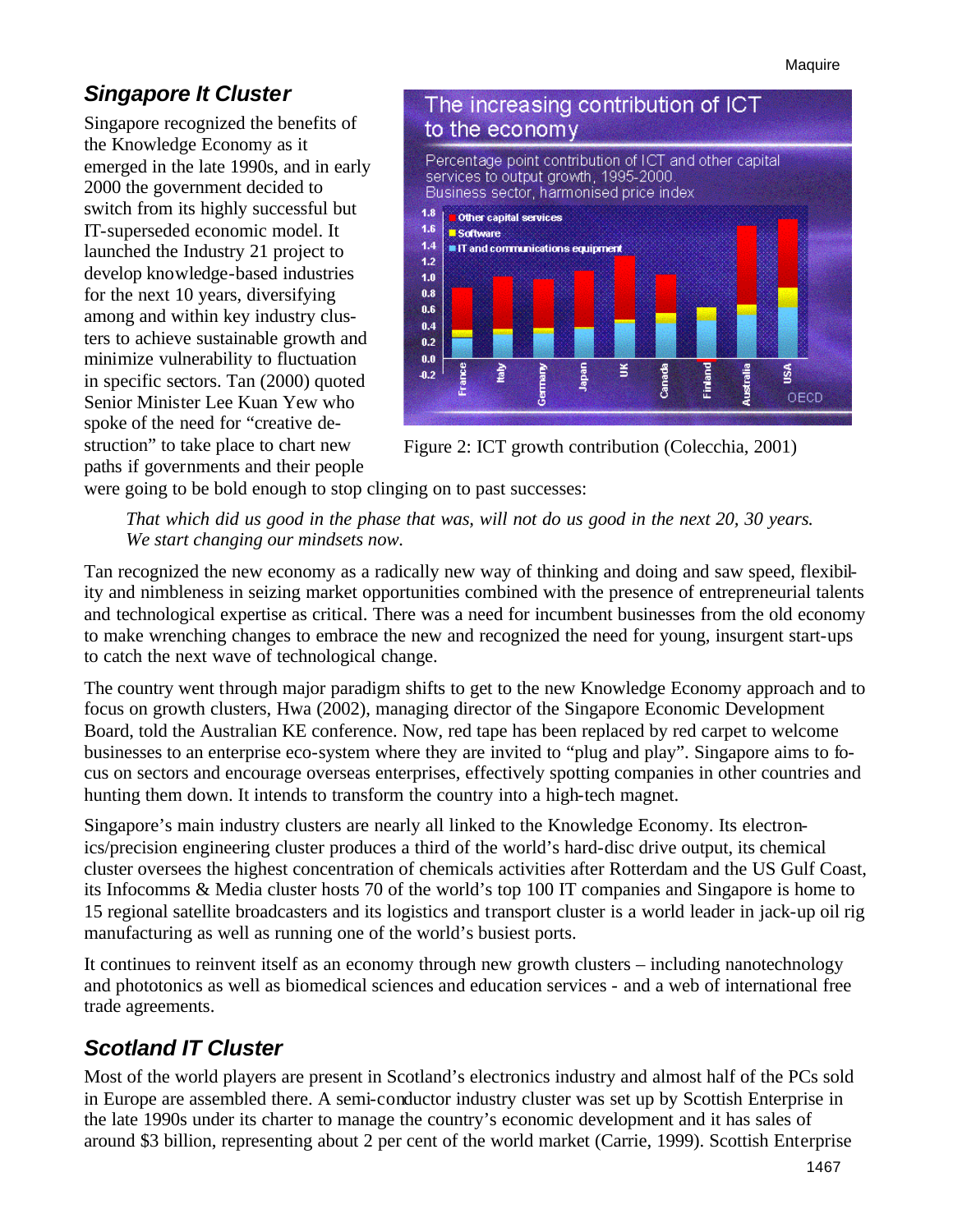#### Use of Clusters

was cognizant of its cluster heritage, forged a century ago by one of the strongest clusters in the world in the ship-building industry and the phrase "Clyde-built" became a by-word of dependability.

Peters and Hood (2000) studied the success of the cluster approach to the semi-conductor industry, starting from 1998 when as a result of direct investment from the United States and Japan, around 7000 people were employed in the field. The five main facilities included NEC and Motorola, the world's second and third largest fabricators, after Intel. They found that:

• in spite of being located within an information-industries clus-



Figure 3: Stand-out ICT producers (Colecchia, 2001)

ter, almost all of the \$2-3 billion semi-conductor output was exported; conversely most of the \$5- 6 billion value of semi-conductors built into electronics goods produced in Scotland is imported from outside the country.

• Linkages to a well-developed local knowledge base were recognized as the strategic imperative and needed to be further strengthened in leading-edge technologies generated from local universities

The semi-conductor cluster was assessed as an important vehicle for rapidly moving Scotland's information industries from their increasingly vulnerable position as a low cost manufacturing and logistics hub to a more defensible mid-term position as a value-added leader in core competencies.

## *Finland It Cluster*

Finland (*Figure 3*) offers one of the world's most sophisticated ICT infrastructure and application environments and provides cutting-edge, high efficiency settings for all kinds of business. Nokia, Finland's largest company, is the world's leading mobile phone supplier and a leading supplier of mobile, fixed and IP networks, as well as multimedia terminals. Finland is also home to many niche leaders in related fields such as mobile commerce, wireless equipment and data security. Approximately two-thirds of Finnish software companies develop and produce ICT software.

But it wasn't always so. Finland was highly agricultural and one of the poorest countries in Europe through the 1800s and early 1900s, known mainly for its forestry output until World War II when it developed a machine industry. During its period as a Russian Grand Duchy up to the early 1900s, it was home to hundreds of independent telephone companies so had a heritage of building telecommunications infrastructure to service its geographically dispersed population.

The competitive knowledge in networking and being early adopters of new technology to beat a rival company has helped in the transition since the end of the war to the Information Age, so much so that Finland's economic strength now comes from developing high-technology exports(*Figure 4*) at a rate which make it a world leader in the ICT industry. The industry is so large and globally influential that Finland's high-technology exports exceed its imports, a factor which is unique among OECD countries. It is among the world's wealthiest countries as a result of the transformation from a commodity-based economy to a leading-edge manufacturer of new communications technologies.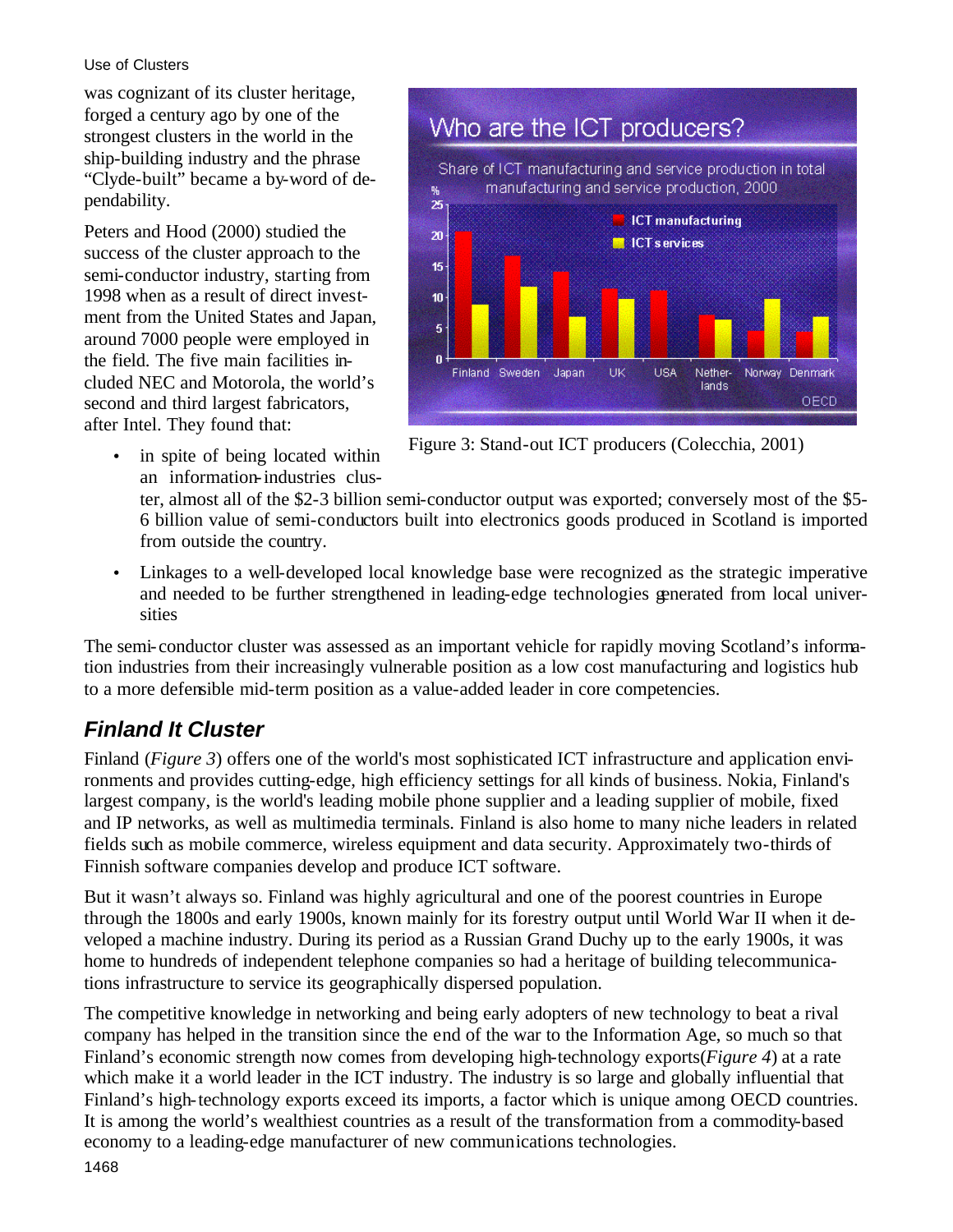Critical to getting to the current level was the Finnish ICT equipment industry cluster that centres on telecommunications equipment manufacturing and service provision. With 75,000 employees in 1998, the cluster accounted for 3 per cent of the total national employment, with Nokia alone employing 21,000 persons in Finland and dominating the cluster both by size and effect. Paija (2000) builds a thesis that the Finnish ICT cluster has been evolving for 100 years on the basis of nonregulation and full competition and the subsequent growth of its member companies through successes - like manufacturing the world's first mobile phone - have reduced the country's dependence on fluctuating raw material based-industries, such as forestry and paper.



Figure 4: 5-year export growth trends (Colecchia, 2001)

Thus, the cluster creates an environment critical to the health of the economy and causes government to become closer and more active with the public sector than in other countries.

### *Irish IT Cluster*

Ireland has one of the highest concentrations of ICT activity and employment in the OECD, principally in electronics hardware manufacture, such as PCs, PC components and office machinery, software products and services and call centers. It is the fifth largest exporter of computers in the world, they account for more than a third of all Irish exports and a third of PCs sold in Europe are made in Ireland.

This has not been achieved overnight or by accident and goes back to 1960 when the economy was restructured as a precursor to gaining entry to the European Union (EU) in 1973. The restructure involved opening the economy to external trade and lowering tariff barriers as well as dedicated investment in education and infrastructure.

Once EU entry was gained Ireland promoted itself as the gateway to Europe and the Irish Trade Board promoted Irish exports. Foreign direct investment was sought in three stages, first for start-up electronics, pharmaceuticals, engineering and later software industries, secondly for R&D and head office setups in companies and R&D in universities and, thirdly, indigenous managers spinning off new start-ups and university incubators spinning out new companies.

Ireland has been termed the "Celtic Tiger" because of its similarity to East Asian economic successes in the late 1990s. Its success (Garvey, 2002) is strongly linked to R&D in the universities and that it was focused on new industries.

ICT clusters drive the industry in Ireland and are located in Dublin, the largest, with smaller regional clusters in Cork, Limerick/Shannon and Galway, the latter including Nortel and over 50 small and medium-sized companies.

New key opportunity sectors being targeted by Ireland are infomatics, digital media, Ebusiness and Health Sciences and to facilitate them a digital cluster has been set up to create a center of excellence for innovation, creativity, research and learning focused on developing new and existing media enterprises.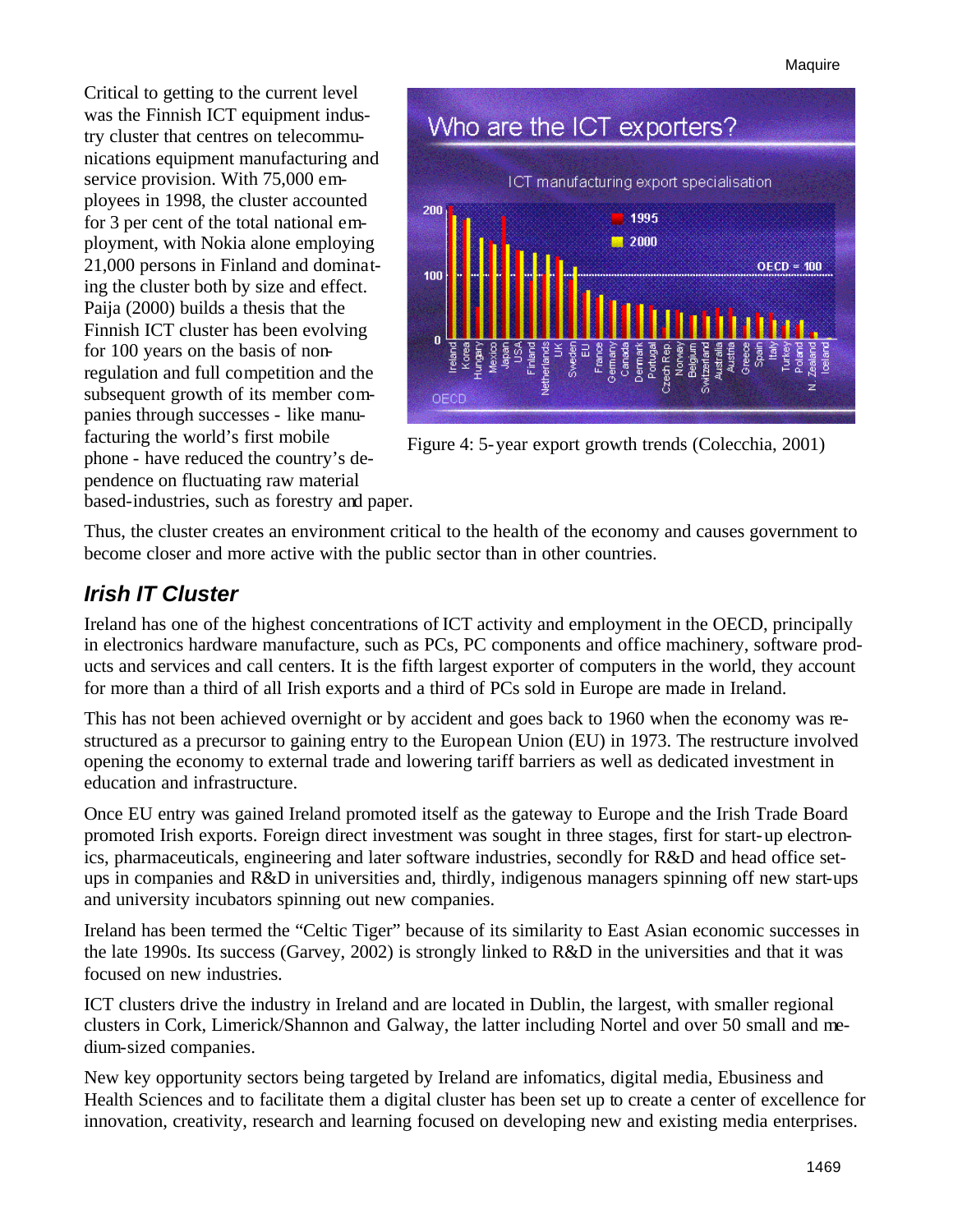#### Use of Clusters

This has lead to the creation of a new marketplace in the oldest market areas of Dublin, with state of the art infrastructure installed in a culturally important building with links to the Guinness dynasty. This center will be a hub for leading-edge creative enterprises developing:

- games, animation, e-learning niches
- distribution models
- information technology enablers
- linked to R&D through Media Lab Europe

Called MediaLab Europe, it is an alliance between the Irish Government and MIT's Media Laboratory in the United States that has been established to drive technology research and link it to enterprise outcomes.

### *Israel IT Cluster*

*The Economist* (Silicon Envy, 1999) labeled Israel as California's most likely rival, citing a "close knit society that networks ceaselessly, deals daily with risk, reveres learning, and is blessed with a torrent of well-educated immigrants from the former Soviet Union."

Israel's hi-tech industry has been driving the country's economy since the early 1990s (Feldman & Abuganim, 2002) in its quest to evolve its *Silicon Wadi* as the next Silicon Valley. This is hardly surprising given Israel was estimated in 1998 to have the world's largest scientist population, with 135 engineers per 10,000. In recent years, mirroring the situation throughout the developed world, the focus of the industry has increasingly centred on the Internet, and latterly wireless technology.

Berry (2002) noted that Israel's success generators included striving for excellence in a few fields of study and research, including developing hardware and software for the ICT industry. There has been an emphasis on higher education with a continual focus on technology and science and broad information and educational exchange links developed with the United States in academia and software development. Israel's thriving young high-tech sector is anchored by one of the finest university systems in the world.

By the end of the 1990s, Israel had formed one of the world's most successful high-technology clusters (de Fontenay & Carmel, 2001). It consists of software, data communications, electro-optics, hardware design, and Internet technologies, which together gene rated \$15 billion in export revenues in 2000. One important key to its success has been long-term advantages that Israel possesses in ICT, enhanced by short-run exogenous factors that hastened the formation of the cluster during the 1990s, and produced strong cluster effects. Israel's long-term comparative advantage is based on its endowments of production factors for labor-based high technology (*Figure 5*): A stock of high-skilled labor, research knowledge in some specific areas



Figure 5: Israel has a clear lead in ICT employment (Source: Central Bureau of Statistics, State of Israel, 2002)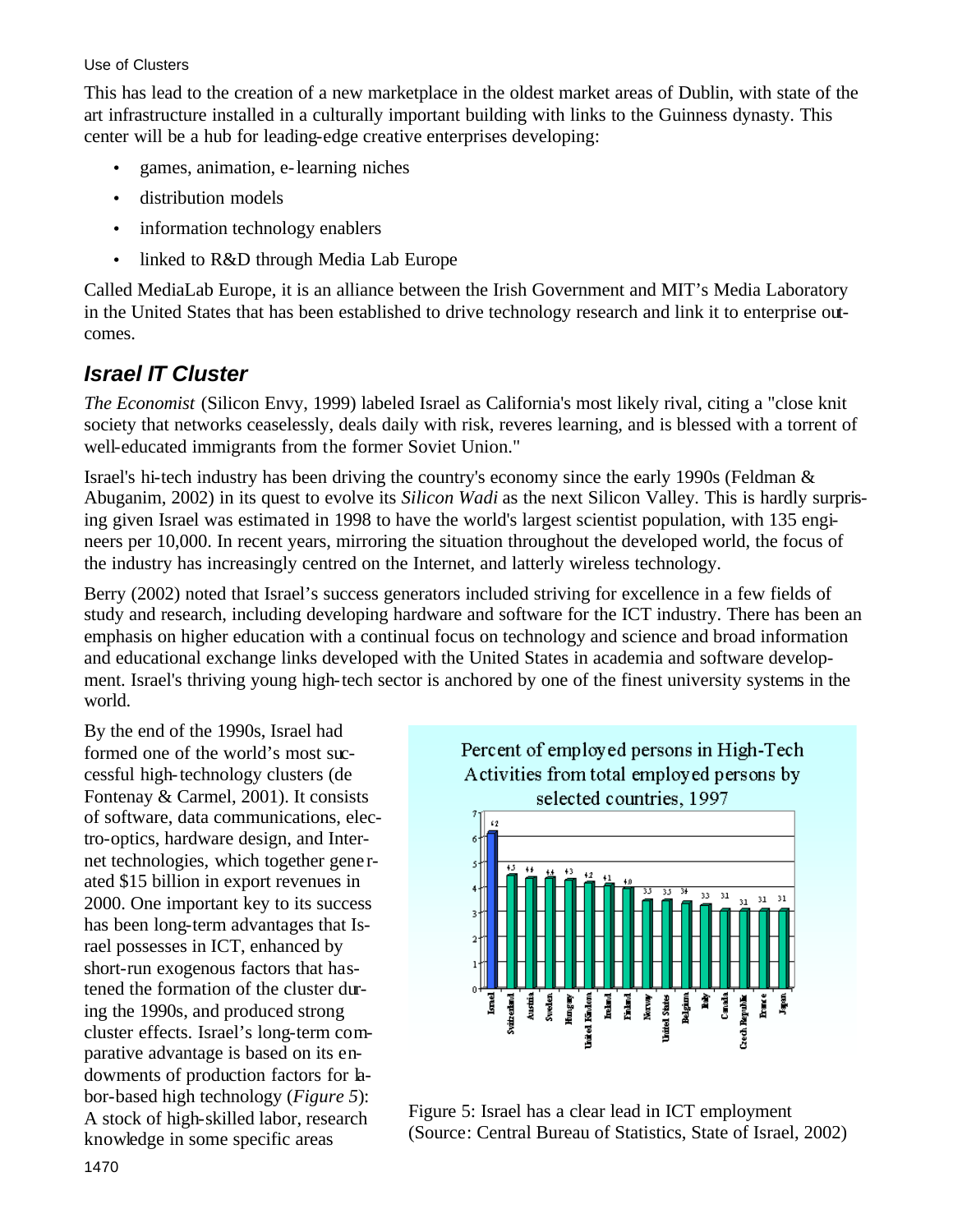within ICT such as data security, and an abundance of relevant entrepreneurial and organizational skills.

McGray (1999) notes that Israel, in the waning years of Soviet communism, was suddenly faced with a massive influx of highly skilled Russian immigrants. In order to capitalize on this unexpected new resource – one million Russians in 10 years who were disproportionately trained and highly educated - the government launched a network of 27 incubators, high-tech complexes designed to help both immigrants and native Israelis collaborate and commercialize innovations with federal venture capital.

The Israeli Government, which plays an important role in fostering the country's venture capital business, also helped set the stage for the development of the country's thriving communications industry. In 1984 it converted the telephony and telecommunications services from a government service to a government-operated company, the Israeli PTT. This infrastructure now provides a full digital service throughout the country, with ISDN, ATM, fibre-optic and satellite services.

A range of advantages, such as government tax incentives and skilled labour, mean Israel has long been popular with US and European technology companies. The arrival of these multinationals, most notably Motorola and Intel in the 1970s, also helped spark off the technology industry, as they brought experience and working practices lacking in Israel at the time. The country's expertise in raising venture capita for the ICT industry has lead in recent years to the formation of a cluster for the VC industry.

# **Conclusion**

This paper has highlighted where individual national ICT industries have benefited from the formation of regional cluster groups. The examples chosen have been some of the most successful in the new Knowledge Economy and have set the standard for others to follow. As regions become aware through learning what other economies have achieved they recognize the potential to become involved with the result that the global ICT industry will spread further around the world. One element critical to the success of ICT clusters has been the high educational standard of the labour force available to the industry and the importance of collaboration with right-thinking tertiary institutions. It is a paradox that the modern world's first ICT cluster in Silicon Valley, USA, grew without government support while those that are being created to emulate it are being engineered to success by government.

## **References**

APEC Economic Committee. (2000). Towards Knowledge-based Economies in APEC.

- Becattini, G. (1990). The Marshallian industrial district as a socio-economic notion. in Pyke, E, Becattini, G & Sengenberger, W (eds), *Industrial Districts and Inter-firm Co-operation in Italy, Geneva,* International Institute for Labour Statistics, pp. 37-51.
- Berry, O. (2002). Israel Industrial science and technology policy. Proceedings of the *Moving Towards the Knowledge Economy Conference – Shaping Australia's Future*, Office of Western Sydney, NSW, Australia.
- Carrie, A. (1999). Integrated clusters the future basis of competition. *International Journal of Agile Management Systems*, Bradford, UK, Vol 1, Issue 1, pp. 45-50.
- Colecchia, A (2001) The New Economy and the Role Played by the ICT Producing Sectors: Recent Trends and Comp arisons Across OECD Countries, Proceedings of the *Official Statistics and the New Economy IAOS Conference*, London
- Davidson, A. (2000). Into the valley, *Management Today*, November, Haymarket Publishing Ltd, p. 72.
- De Fontenay, C. & Carmel, E. (2001). Israel's silicon wadi: The forces behind cluster formation. *SIEPR Policy Paper No 00- 40*, Stanford University.
- Department of Trade and Industry. (1998). *Building the Knowledge-Driven Economy*, United Kingdom Government, Whitehall, London.
- Feldman, M. & Abuganim, M. (2002). Development of Israel high-tech sector 1995-1999: Labour force and wages. Proceedings of the *Official Statistics and the New Economy Conference*, London.